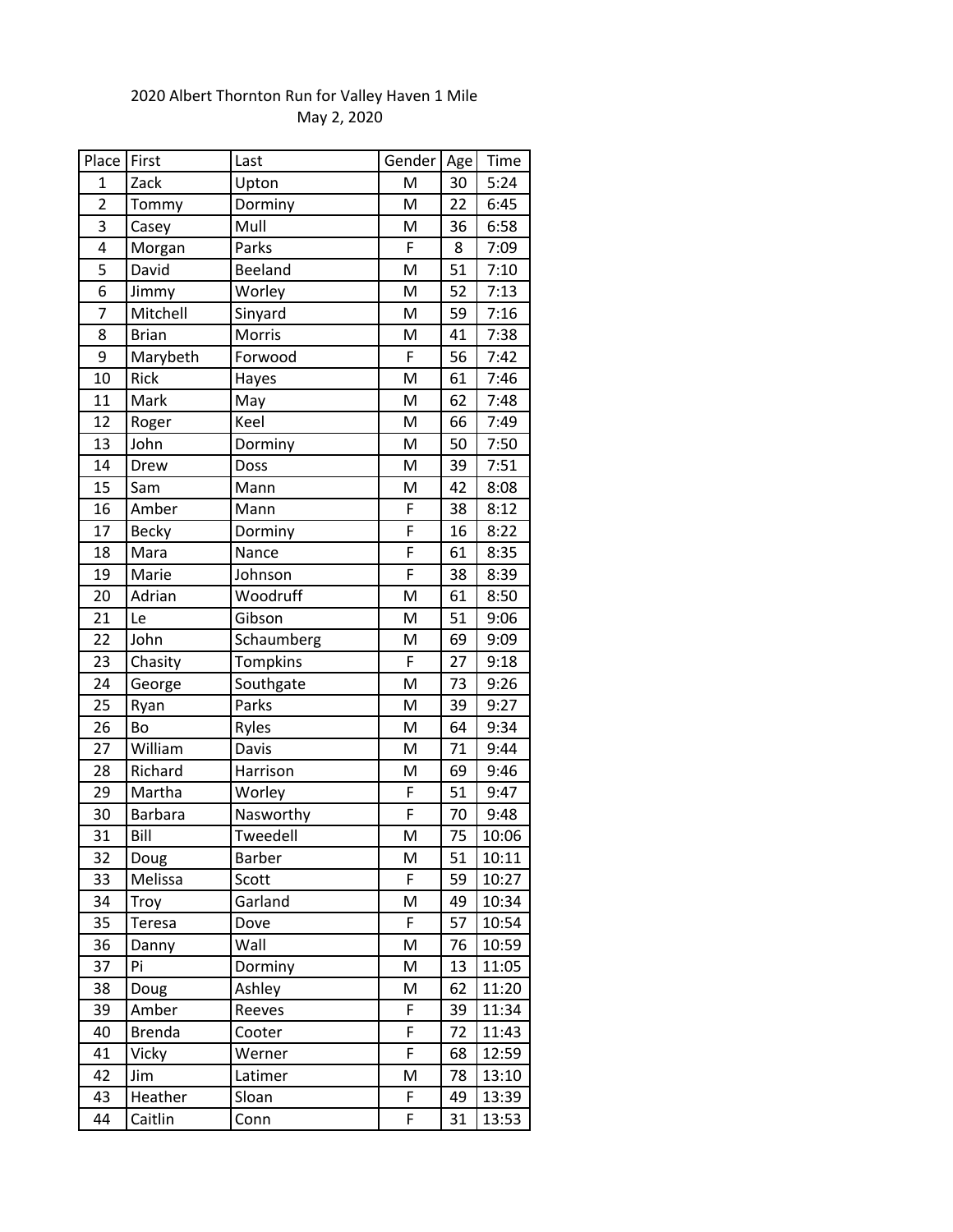| 45 | Kathy         | Givens        | F | 71 | 15:16 |
|----|---------------|---------------|---|----|-------|
| 46 | Ernest        | Smallman      | M | 75 | 15:31 |
| 47 | Patricia      | Duer          | F | 77 | 15:35 |
| 48 | Chris         | Scammon       | M | 73 | 15:58 |
| 49 | <b>Steve</b>  | Strickland    | м | 67 | 16:05 |
| 50 | <b>Brenda</b> | Wall          | F | 68 | 17:11 |
| 51 | Linda         | Zeeman        | F | 75 | 19:26 |
| 52 | Susie         | Dorminy       | F | 18 | 19:33 |
| 53 | Ann           | Dorminy       | F | 52 | 19:38 |
| 54 | David         | <b>Eckles</b> | M | 44 | 19:55 |
| 55 | Ava           | Ledford       | F | 3  | 24:01 |
| 56 | Luella        | Ledford       | F | 72 | 24:02 |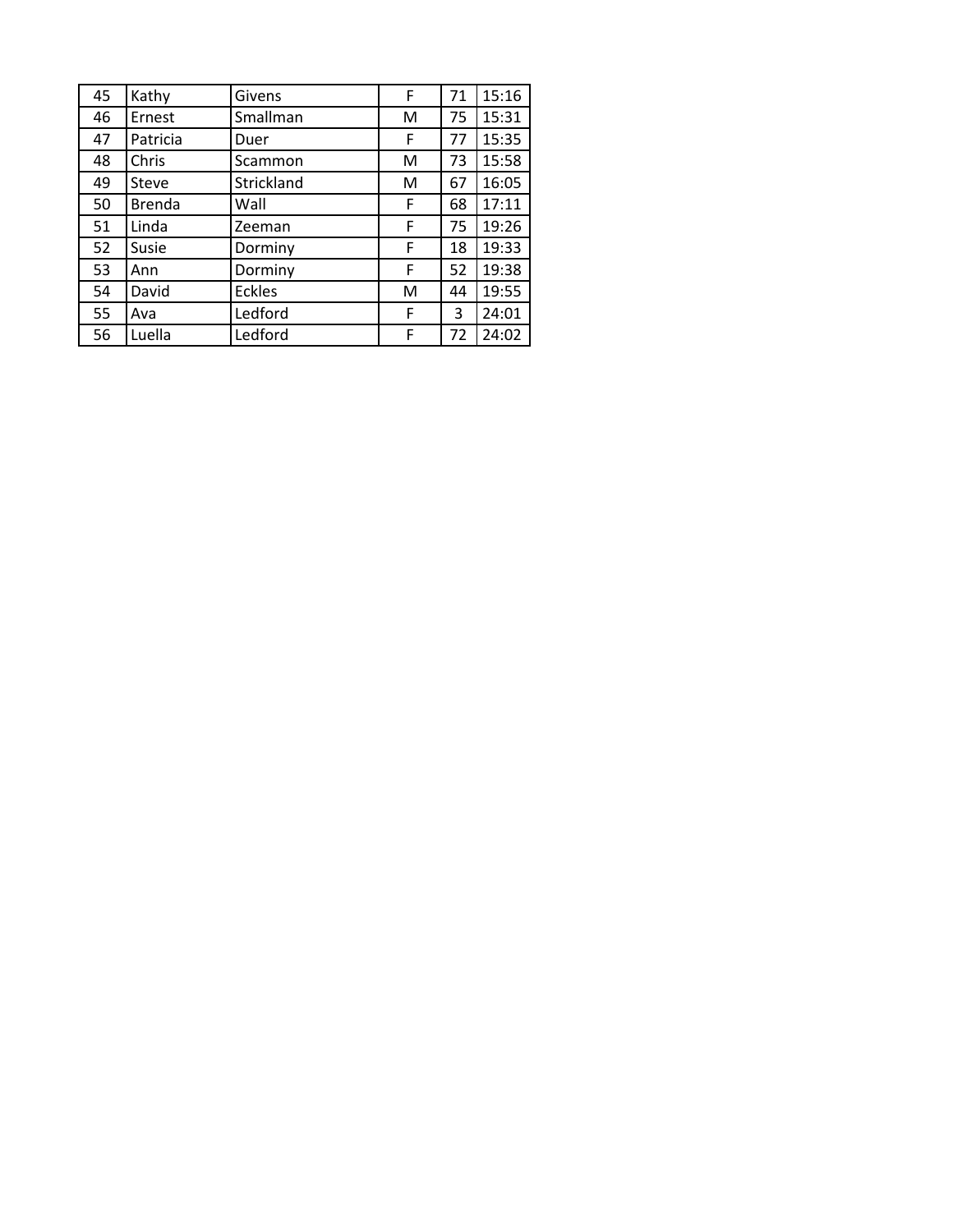## 2020 Albert Thornton Run for Valley Haven 4K May 2, 2020

| Place          | First          | Last          | Gender | Age | Time  |
|----------------|----------------|---------------|--------|-----|-------|
| 1              | Zack           | Upton         | M      | 30  | 16:30 |
| $\overline{c}$ | Jimmy          | Worley        | M      | 52  | 18:05 |
| 3              | Tommy          | Dorminy       | M      | 22  | 18:25 |
| 4              | Mitchell       | Sinyard       | M      | 59  | 18:28 |
| 5              | David          | Beeland       | M      | 51  | 19:51 |
| 6              | Marybeth       | Forwood       | F      | 56  | 20:08 |
| $\overline{7}$ | <b>Brian</b>   | Morris        | M      | 41  | 20:17 |
| 8              | Le             | Gibson        | M      | 51  | 20:32 |
| 9              | Morgan         | Parks         | F      | 8   | 20:32 |
| 10             | Casey          | Mull          | M      | 36  | 20:34 |
| 11             | Rick           | Hayes         | M      | 61  | 21:25 |
| 12             | <b>Becky</b>   | Dorminy       | F      | 16  | 21:29 |
| 13             | Sam            | Mann          | M      | 42  | 22:28 |
| 14             | Marie          | Johnson       | F      | 38  | 22:33 |
| 15             | Amber          | Mann          | F      | 38  | 22:49 |
| 16             | Drew           | Doss          | M      | 39  | 22:52 |
| 17             | John           | Dorminy       | M      | 50  | 22:57 |
| 18             | Roger          | Keel          | M      | 66  | 23:11 |
| 19             | Adrian         | Woodruff      | M      | 61  | 23:15 |
| 20             | John           | Schaumberg    | M      | 69  | 24:10 |
| 21             | Caitlin        | Conn          | F      | 31  | 24:30 |
| 22             | Mara           | Nance         | F      | 61  | 24:42 |
| 23             | George         | Southgate     | M      | 73  | 24:48 |
| 24             | Ryan           | Parks         | M      | 39  | 25:01 |
| 25             | David          | <b>Eckles</b> | M      | 44  | 25:03 |
| 26             | <b>Barbara</b> | Nasworthy     | F      | 70  | 25:10 |
| 27             | Bill           | Tweedell      | M      | 75  | 25:41 |
| 28             | William        | Davis         | M      | 71  | 25:55 |
| 29             | Richard        | Harrison      | M      | 69  | 26:05 |
| 30             | Bo             | Ryles         | M      | 64  | 26:08 |
| 31             | Martha         | Worley        | F      | 51  | 26:46 |
| 32             | Doug           | Ashley        | M      | 62  | 27:20 |
| 33             | Doug           | <b>Barber</b> | M      | 51  | 27:57 |
| 34             | <b>Brenda</b>  | Cooter        | F      | 73  | 29:07 |
| 35             | Chasity        | Tompkins      | F      | 27  | 29:18 |
| 36             | Melissa        | Scott         | F      | 59  | 29:22 |
| 37             | Teresa         | Dove          | F      | 57  | 29:24 |
| 38             | Amber          | Reeves        | F      | 39  | 30:12 |
| 39             | Danny          | Wall          | M      | 76  | 30:31 |
| 40             | Don            | Cleveland     | M      | 68  | 30:50 |
| 41             | Troy           | Garland       | M      | 49  | 31:16 |
| 42             | Pi             | Dorminy       | M      | 13  | 31:58 |
| 43             | Vicky          | Werner        | F      | 68  | 32:15 |
| 44             | Jim            | Latimer       | M      | 78  | 34:06 |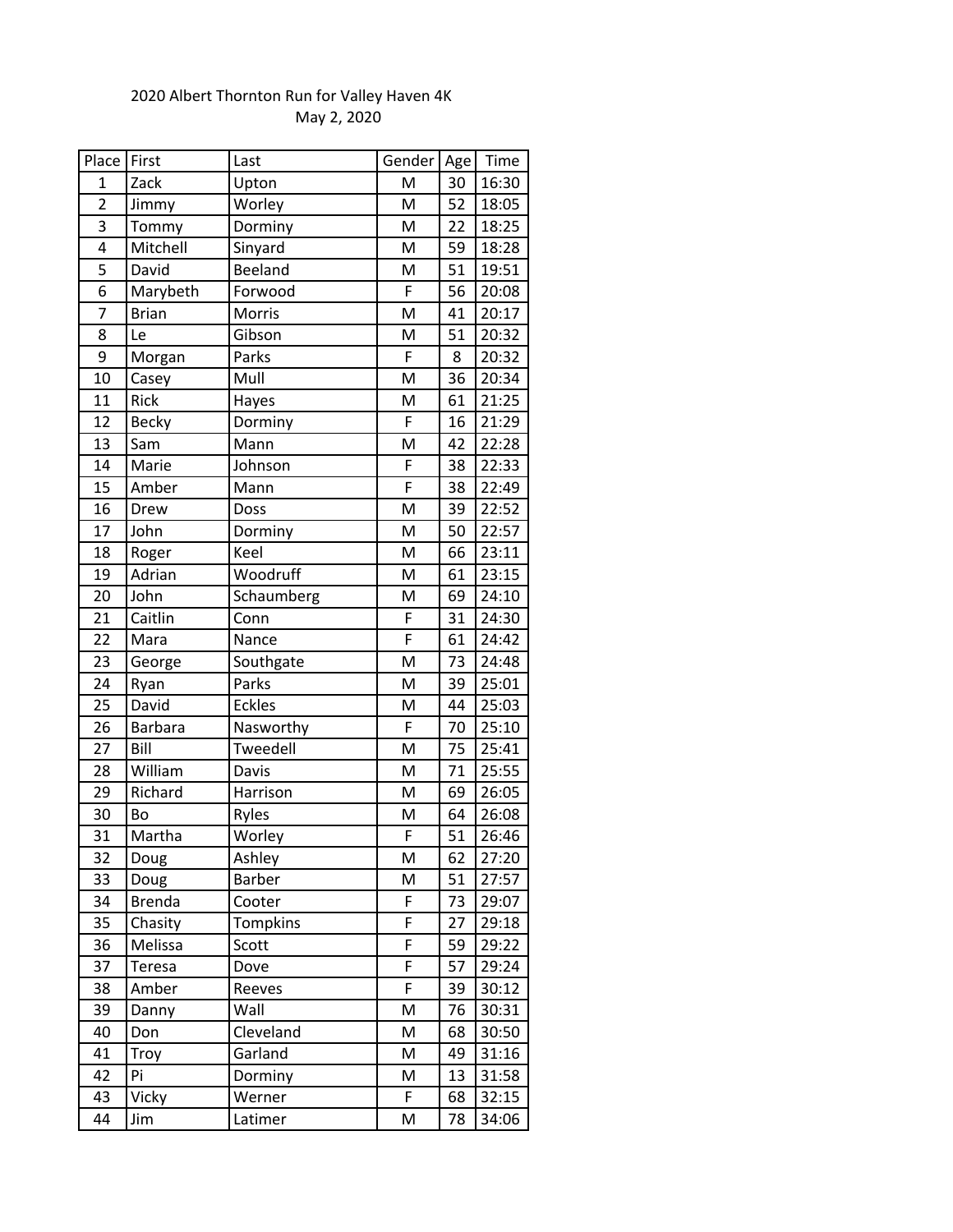| 45 | Heather       | Sloan      | F | 49 | 35:01 |
|----|---------------|------------|---|----|-------|
| 46 | Kathy         | Givens     | F | 71 | 35:14 |
| 47 | Ernest        | Smallman   | M | 75 | 36:16 |
| 48 | Patricia      | Duer       | F | 77 | 36:21 |
| 49 | Chris         | Scammon    | M | 73 | 39:40 |
| 50 | Steve         | Strickland | M | 67 | 43:50 |
| 51 | <b>Brenda</b> | Wall       | F | 68 | 44:00 |
| 52 | Ann           | Dorminy    | F | 52 | 47:35 |
| 53 | Linda         | Zeeman     | F | 75 | 51:02 |
| 54 | Luella        | Ledford    | F | 72 | 57:04 |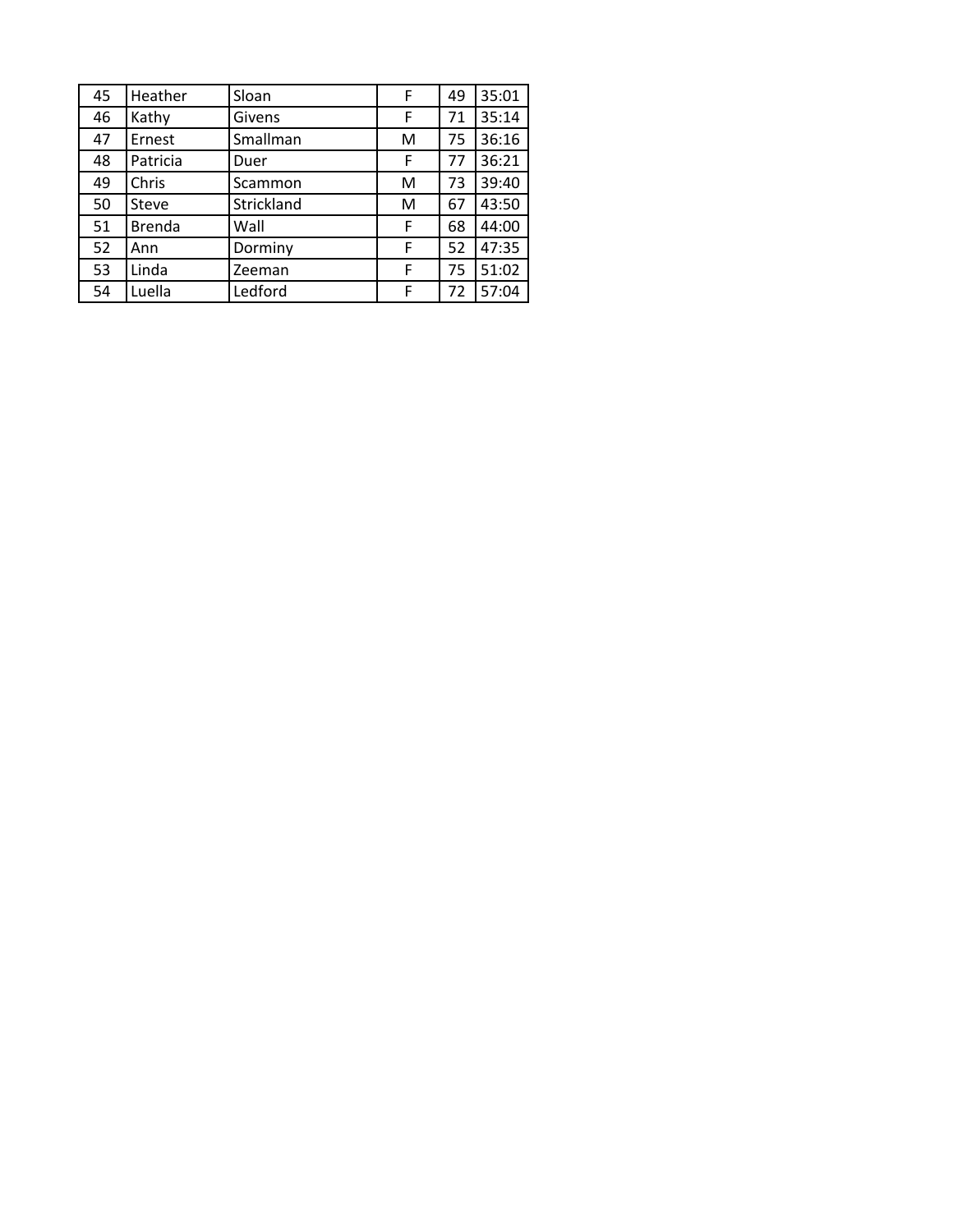| Place First    |                | Last          | Gender         | Age | Time  |
|----------------|----------------|---------------|----------------|-----|-------|
| 1              | Zack           | Upton         | M              | 30  | 20:32 |
| $\overline{2}$ | Jimmy          | Worley        | M              | 52  | 23:10 |
| 3              | Casey          | Mull          | M              | 36  | 23:16 |
| 4              | Mitchell       | Sinyard       | M              | 59  | 23:53 |
| $\overline{5}$ | Rick           | Hayes         | M              | 61  | 24:35 |
| 6              | John           | Dorminy       | M              | 50  | 24:47 |
| $\overline{7}$ | David          | Beeland       | M              | 51  | 25:14 |
| 8              | Tommy          | Dorminy       | M              | 22  | 25:14 |
| 9              | <b>Brian</b>   | Morris        | M              | 41  | 25:43 |
| 10             | Morgan         | Parks         | F              | 8   | 25:47 |
| 11             | Le             | Gibson        | M              | 51  | 26:25 |
| 12             | Roger          | Keel          | M              | 66  | 26:26 |
| 13             | Becky          | Dorminy       | F              | 16  | 26:38 |
| 14             | Marybeth       | Forwood       | $\overline{F}$ | 56  | 26:39 |
| 15             | Bob            | <b>Banks</b>  | M              | 68  | 28:04 |
| 16             | Sam            | Mann          | M              | 42  | 28:11 |
| 17             | Amber          | Mann          | $\overline{F}$ | 38  | 28:24 |
| 18             | Marie          | Johnson       | F              | 38  | 28:33 |
| 19             | Drew           | Doss          | M              | 39  | 28:58 |
| 20             | Mara           | Nance         | F              | 61  | 29:05 |
| 21             | Adrian         | Woodruff      | M              | 61  | 29:10 |
| 22             | John           | Schaumberg    | M              | 69  | 30:01 |
| 23             | Mark           | May           | M              | 62  | 30:05 |
| 24             | George         | Southgate     | M              | 73  | 31:02 |
| 25             | Bill           | Tweedell      | M              | 75  | 31:28 |
| 26             | <b>Barbara</b> | Nasworthy     | $\overline{F}$ | 70  | 31:35 |
| 27             | Ryan           | Parks         | M              | 39  | 31:37 |
| 28             | Bo             | Ryles         | M              | 64  | 31:45 |
| 29             | William        | Davis         | M              | 71  | 32:39 |
| 30             | David          | <b>Eckles</b> | M              | 44  | 33:10 |
| 31             | Doug           | Barber        | M              | 51  | 33:51 |
| 32             | <b>Teresa</b>  | Dove          | F              | 57  | 34:14 |
| 33             | Richard        | Harrison      | M              | 69  | 34:50 |
| 34             | Doug           | Ashley        | M              | 62  | 35:06 |
| 35             | Amber          | Reeves        | F              | 39  | 35:09 |
| 36             | Martha         | Worley        | F              | 51  | 36:07 |
| 37             | Melissa        | Scott         | F              | 59  | 36:07 |
| 38             | <b>Brenda</b>  | Cooter        | F              | 73  | 36:12 |
| 39             | Troy           | Garland       | M              | 49  | 36:12 |
| 40             | Don            | Cleveland     | M              | 68  | 36:39 |
| 41             | Chasity        | Tompkins      | F              | 27  | 37:58 |
| 42             | Danny          | Wall          | M              | 76  | 38:38 |
| 43             | Vicky          | Werner        | F              | 68  | 39:47 |
| 44             | Jim            | Latimer       | M              | 78  | 41:53 |

## 2020 Albert Thornton Run for Valley Haven 5K May 2, 2020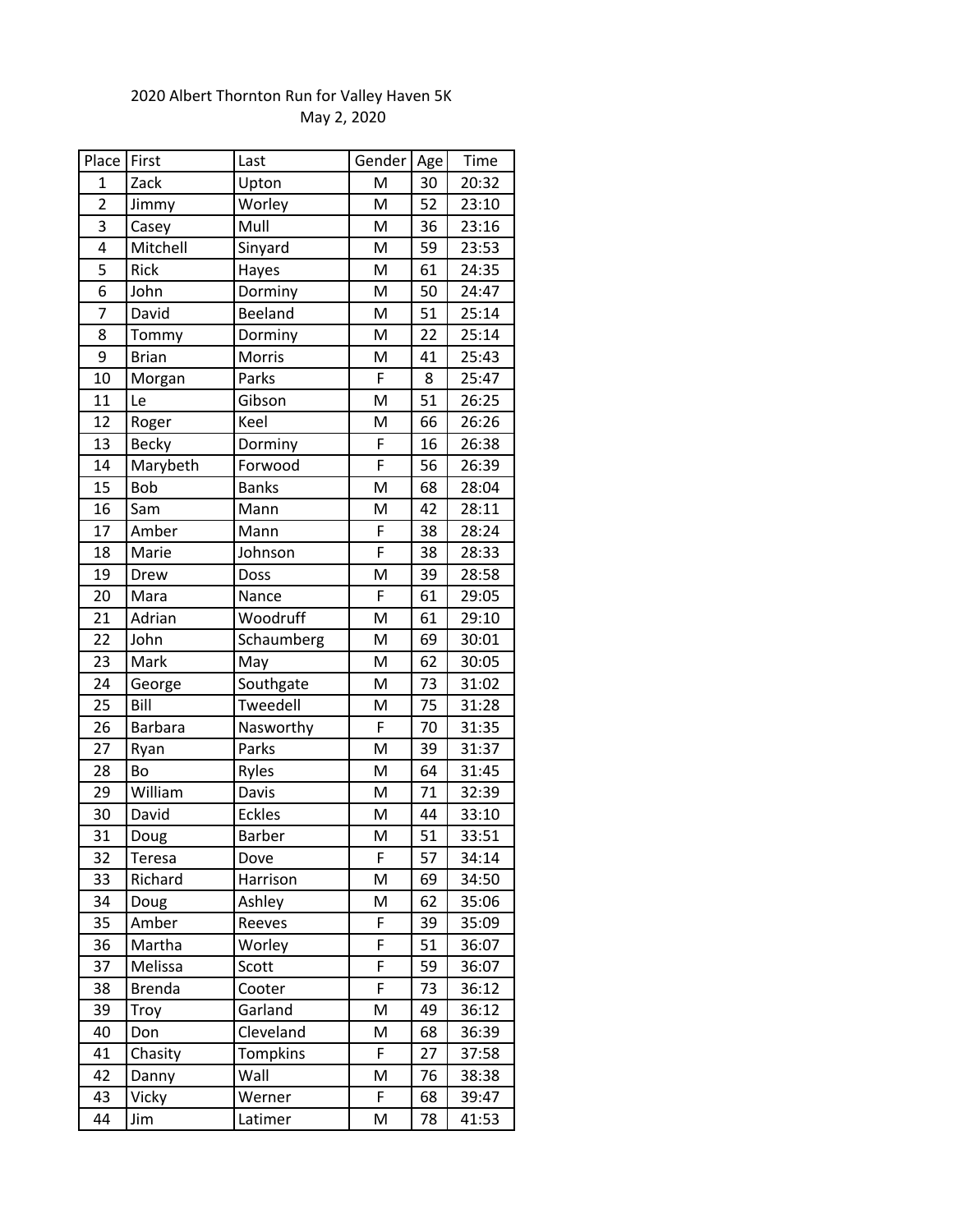| 45 | Heather       | Sloan      | F | 49 | 43:49   |
|----|---------------|------------|---|----|---------|
| 46 | Kathy         | Givens     | F | 71 | 43:58   |
| 47 | Pi            | Dorminy    | М | 13 | 46:30   |
| 48 | Ernest        | Smallman   | M | 75 | 50:13   |
| 49 | Patricia      | Duer       | F | 77 | 50:21   |
| 50 | Steve         | Strickland | М | 67 | 50:35   |
| 51 | Chris         | Scammon    | M | 73 | 51:36   |
| 52 | <b>Brenda</b> | Wall       | F | 68 | 54:18   |
| 53 | Ann           | Dorminy    | F | 52 | 59:34   |
| 54 | Linda         | Zeeman     | F | 75 | 59:42   |
| 55 | Luella        | Ledford    | F | 72 | 1:10:02 |
| 56 | Caitlin       | Conn       | F | 31 | 1:11:20 |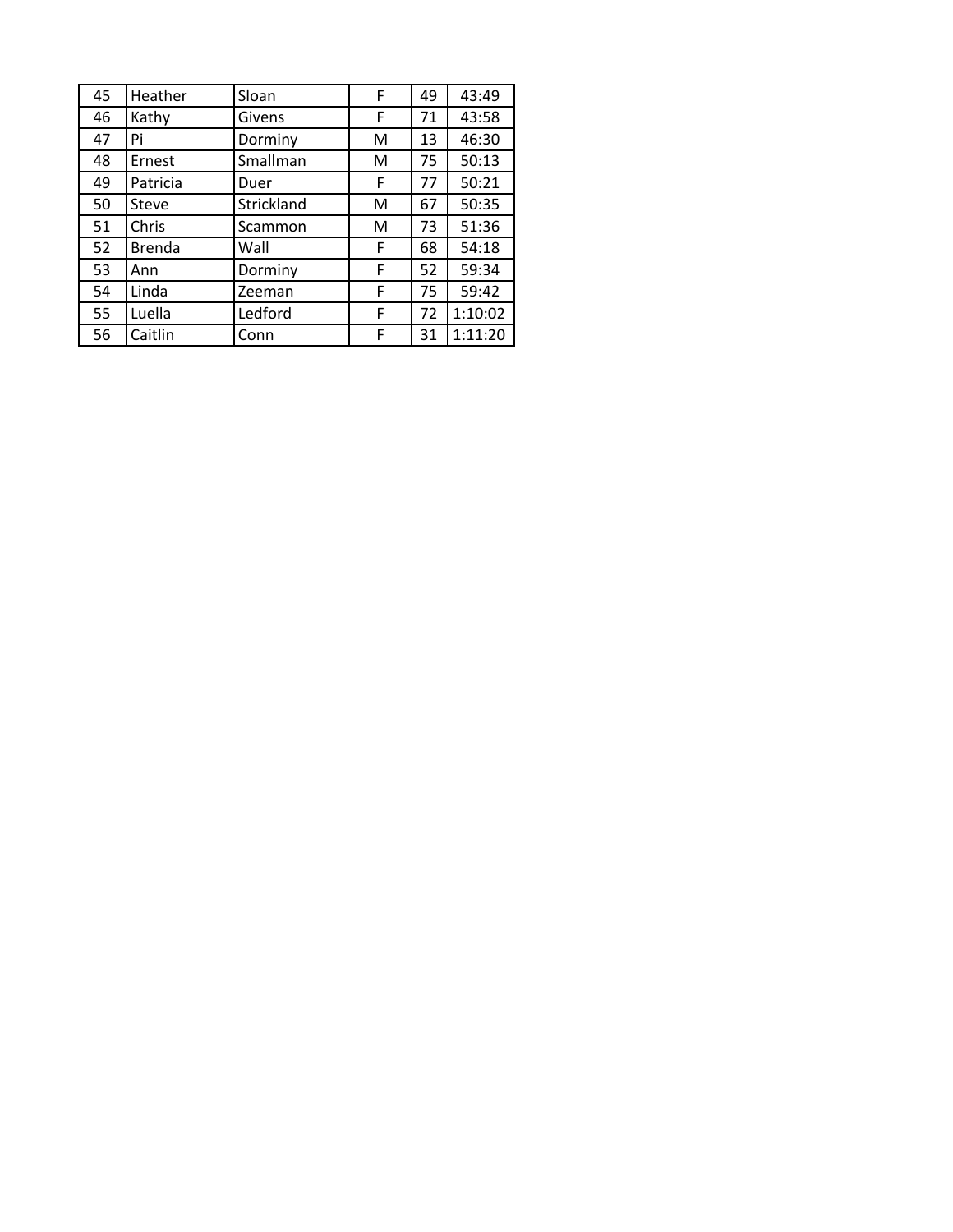| Place          | First          | Last          | Gender | Age | Time  |
|----------------|----------------|---------------|--------|-----|-------|
| $\mathbf{1}$   | Tommy          | Dorminy       | M      | 22  | 22:25 |
| $\overline{2}$ | Zack           | Upton         | M      | 30  | 23:15 |
| 3              | Casey          | Mull          | M      | 36  | 23:15 |
| 4              | Jimmy          | Worley        | M      | 52  | 23:21 |
| 5              | Mitchell       | Sinyard       | M      | 59  | 24:01 |
| 6              | Rick           | Hayes         | M      | 61  | 25:16 |
| $\overline{7}$ | <b>Brian</b>   | Morris        | M      | 41  | 25:35 |
| 8              | John           | Dorminy       | M      | 50  | 25:42 |
| 9              | Le             | Gibson        | M      | 51  | 26:01 |
| 10             | Morgan         | Parks         | F      | 8   | 26:12 |
| 11             | Roger          | Keel          | M      | 66  | 26:15 |
| 12             | Becky          | Dorminy       | F      | 16  | 26:27 |
| 13             | Marybeth       | Forwood       | F      | 56  | 27:14 |
| 14             | Drew           | Doss          | M      | 39  | 27:53 |
| 15             | Mara           | Nance         | F      | 61  | 28:43 |
| 16             | Adrian         | Woodruff      | M      | 61  | 28:50 |
| 17             | Amber          | Mann          | F      | 38  | 29:02 |
| 18             | Sam            | Mann          | M      | 42  | 29:06 |
| 19             | Caitlin        | Conn          | F      | 31  | 29:32 |
| 20             | <b>Barbara</b> | Nasworthy     | F      | 70  | 30:03 |
| 21             | George         | Southgate     | M      | 73  | 30:05 |
| 22             | Marie          | Johnson       | F      | 38  | 30:18 |
| 23             | John           | Schaumberg    | M      | 69  | 30:39 |
| 24             | Bill           | Tweedell      | M      | 75  | 31:36 |
| 25             | Ryan           | Parks         | M      | 39  | 31:58 |
| 26             | David          | Beeland       | M      | 51  | 32:18 |
| 27             | William        | Davis         | M      | 71  | 32:37 |
| 28             | Bo             | Ryles         | M      | 64  | 32:53 |
| 29             | Teresa         | Dove          | F      | 57  | 33:26 |
| 30             | Doug           | <b>Barber</b> | M      | 51  | 33:44 |
| 31             | Richard        | Harrison      | M      | 69  | 34:48 |
| 32             | David          | <b>Eckles</b> | M      | 44  | 35:03 |
| 33             | Martha         | Worley        | F      | 51  | 35:32 |
| 34             | Doug           | Ashley        | M      | 62  | 36:06 |
| 35             | Troy           | Garland       | M      | 49  | 36:32 |
| 36             | Amber          | Reeves        | F      | 39  | 36:48 |
| 37             | <b>Brenda</b>  | Cooter        | F      | 73  | 37:30 |
| 38             | Chasity        | Tompkins      | F      | 27  | 37:55 |
| 39             | Melissa        | Scott         | F      | 59  | 39:30 |
| 40             | Vicky          | Werner        | F      | 68  | 40:12 |
| 41             | Danny          | Wall          | M      | 76  | 40:40 |
| 42             | Jim            | Latimer       | M      | 78  | 42:01 |
| 43             | Heather        | Sloan         | F      | 49  | 44:23 |
| 44             | Kathy          | Givens        | F      | 71  | 45:31 |

## 2020 Albert Thornton Run for Valley Haven 5K May 2, 2020